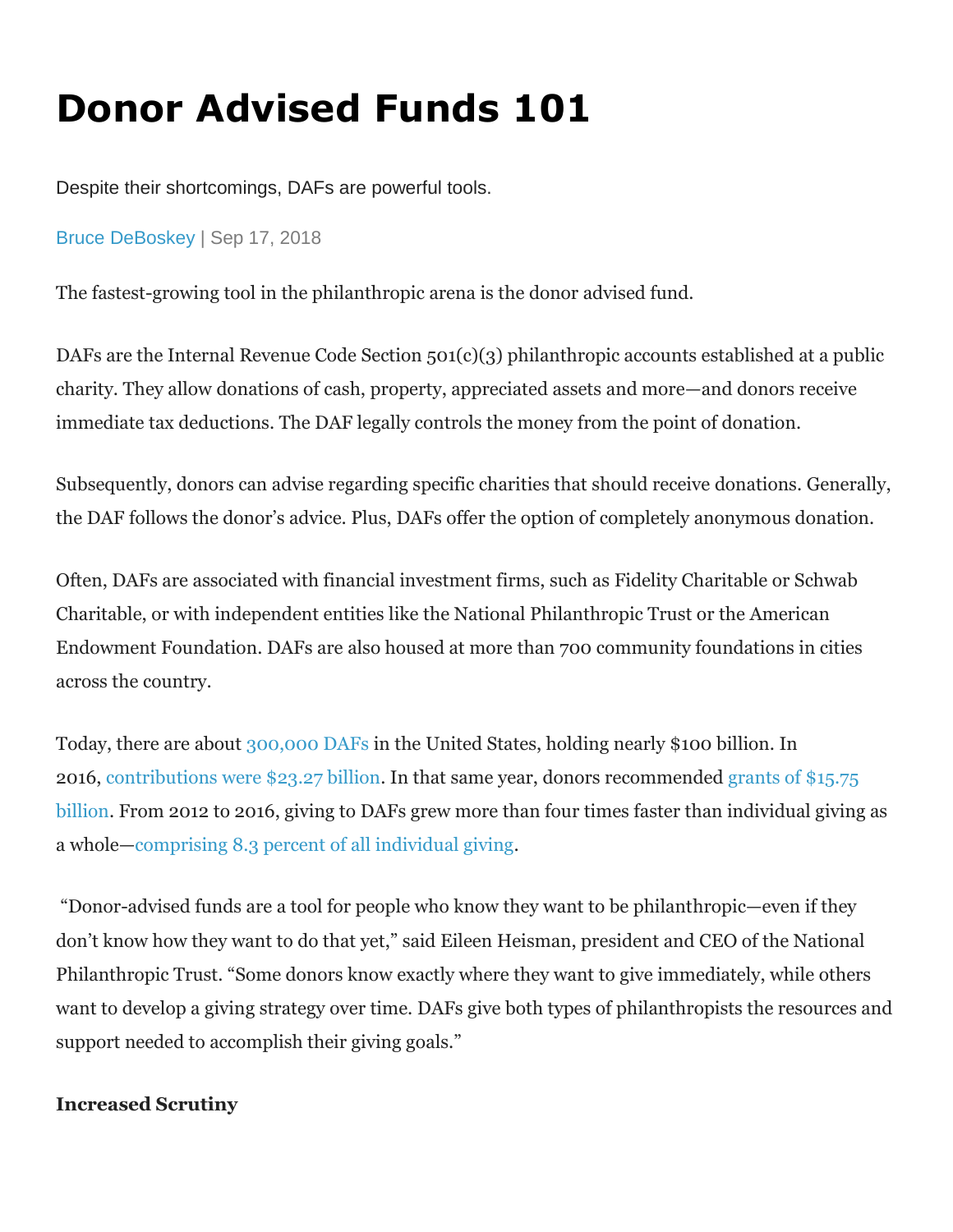Despite fast growth and unique advantages, DAFs have recently come under increasing scrutiny and criticism. Among the concerns are a lack of transparency and potential conflicts of interest for financial institutions that offer the funds while earning fees for their investment management. Here are a few other concerns:

*With no payout requirements, donors receive immediate tax deductions, but funds can sit dormant for years. With charitable donations, a donor receives a significant tax deduction in return for the donated assets being deployed for the public good. That being said, most DAFs report that from 16 to 20 percent of donated assets go out to charity each year. This is much higher than the 5 percent required payout for private foundations.*

*There's no requirement that DAF money be paid out to charities at any time. The major DAFs report that from 80 percent to 84 percent of their assets are paid out to charities over a 10-year period, leaving 16 percent to 20 percent of their contributions sitting dormant. However, study found that nearly 22 percent of DAF sponsors in 2012 made zero distributions.*

*The "no payout" problem would be best-addressed by sponsors identifying dormant DAFs and requiring donors to direct donations to charities or forfeit existing tax deductions. A DAF could be deemed "dormant" if no significant charitable donations have been made in the prior 24 months. Alternatively, DAFs could require that all funds must be paid out to charity within a certain time period.*

Private foundations can satisfy their payout requirements by donating to a DAF. As mentioned above, PFs are required to distribute roughly 5 percent of their assets each year to public charities. Some PFs satisfy this requirement by distributing some (or all) of this amount to a DAF. If these funds sit dormant, as they currently are, no public good is being served. Creating new dormant account rules would eliminate this problem while preserving the DAF option for PFs.

Many donations to DAFs are of appreciated private assets, which are difficult to value. A donation of appreciated privately held assets to a DAF creates an immediate tax deduction for the donor, even though the DAF may receive amounts less than the appraised value when those assets are liquidated. This disrupts the essential balance between deduction and contribution to the public good. One way